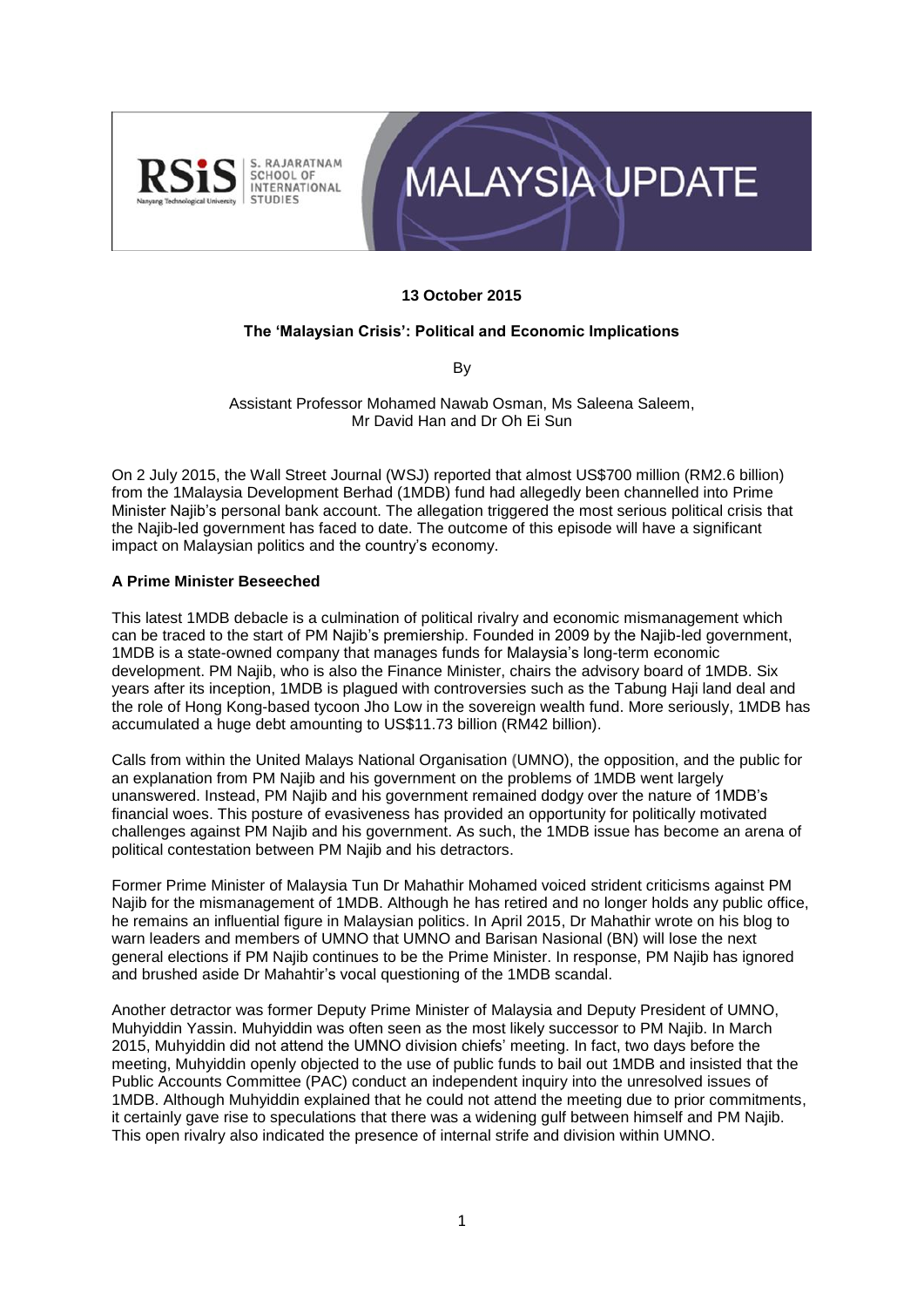Muhyiddin continued to express the need for more transparency and accountability in the government in managing the 1MDB issue. Muhyiddin was not alone in voicing his displeasure at PM Najib. Datuk Seri Hishammuddin Hussein and Khairy Jamaluddin also voiced similar concerns over the 1MDB issue. On 11 May 2015, in a bid to prevent a split in the top leadership, Najib had at "heart-to-heart" talk with Muhyiddin during the 69th anniversary of UMNO on key issues such as the 1MDB problem. On the same day, after the UMNO Supreme council meeting, all ministers and UMNO leaders pledged their support for PM Najib and accepted his explanation of the 1MDB issue. But this veneer of unity and reconciliation was temporal, and tensions rose after the revelation by the WSJ on 1MDB funds being transferred to PM Najib's personal bank accounts.

### **Outflanking his Detractors**

Indeed, PM Najib is attempting to prolong his political survival by deflecting mounting pressure for him to step down from the government. On 28 July 2015, PM Najib sacked Muhyiddin in a cabinet reshuffle, along with four other dissenters in the cabinet, so as to preserve a "unified team" to contest the 2018 general elections. Malaysian authorities also removed Attorney General Gani Patail who was part of the special task force set up by the government to investigate the claims by the WSJ. Four members of the Public Accounts Committee (PAC) were moved into cabinet positions. The Malaysian government has also clamped down on public discourse on the scandal on both print and online media platforms. The Malaysia Anti-Corruption Commission (MACC) has declared publicly that the funds channelled into PM Najib's personal bank accounts was a donation from the Middle East, not 1MDB funds. Furthermore, the special task force was disbanded before the investigations were completed. While these moves have secured Najib's political survival at the least for the short term, they have raised more questions over concerns of political interference in the investigations of the 1MDB fiasco.

The opposition has been active in criticising PM Najib and his government over the 1MDB corruption scandal and will continue to do so in order to gain political mileage at a time when the opposition is also in disarray. In early June 2015, the Pan-Malaysian Islamic Party (PAS) held its annual *muktamar*, or congress. The conservative faction, the Ulamas, overwhelmingly defeated the Progressive faction in party elections. On 16 June 2015, PAS severed ties with the Democratic Action Party (DAP) while seeking to remain in the opposition coalition, Pakatan Rakyat (PR). This effectively signals the end of the PR movement.

The PR was formed in 2008 after the 12<sup>th</sup> General Elections in Malaysia, where the opposition made astounding political inroads during the elections. This opposition coalition comprised Parti Keadilan Rakyat (PKR), DAP, and PAS. The ultimate aim of the coalition was to consolidate opposition gains on the Malaysian political scene with the eventual goal of ending BN's rule. PR achieved another political milestone when it won the majority vote, for the first time, during the General Elections in 2013. It did not, however, win the majority of parliamentary seats.

The PR was formed out of political expediency but it lacked internal coherence due to competing ideologies and differing political agendas from the component parties. There were disagreements and tensions between Anwar Ibrahim, the leader of the opposition coalition, and Hadi Awang, President of PAS. During the Selangor Menteri Besar Crisis in 2014, PKR and PAS clashed over who would be appointed as the new Chief Minister of Selangor. Both the DAP and PAS differed sharply on *hudud*, or "crimes against God", implementation in Malaysia, with the former having serious reservations about the latter's Islamist vision for Malaysia. This tense disagreement was one of the key reasons behind the severance of ties between DAP and PAS.

Though PR was a loose coalition that faced much internal incoherence, it managed to maintain its unity due primarily to the charismatic leadership of Anwar Ibrahim from PKR and the partnership of PAS' highly influential spiritual leader Nik Aziz Nik Mat. These two men were instrumental in holding the opposition together in spite of substantial ideological divides and different political agendas. However, the united front ceased to exist once Anwar Ibrahim was convicted and sentenced to five years in jail in February 2015 on charges of sodomy with his former aide. This was followed by the death of Nik Aziz Nik Mat in the same month.

The PR was officially declared as dead with the formation of a new opposition alliance, Pakatan Harapan (The Alliance of Hope) comprising the PKR, DAP and the newly formed Parti Amanah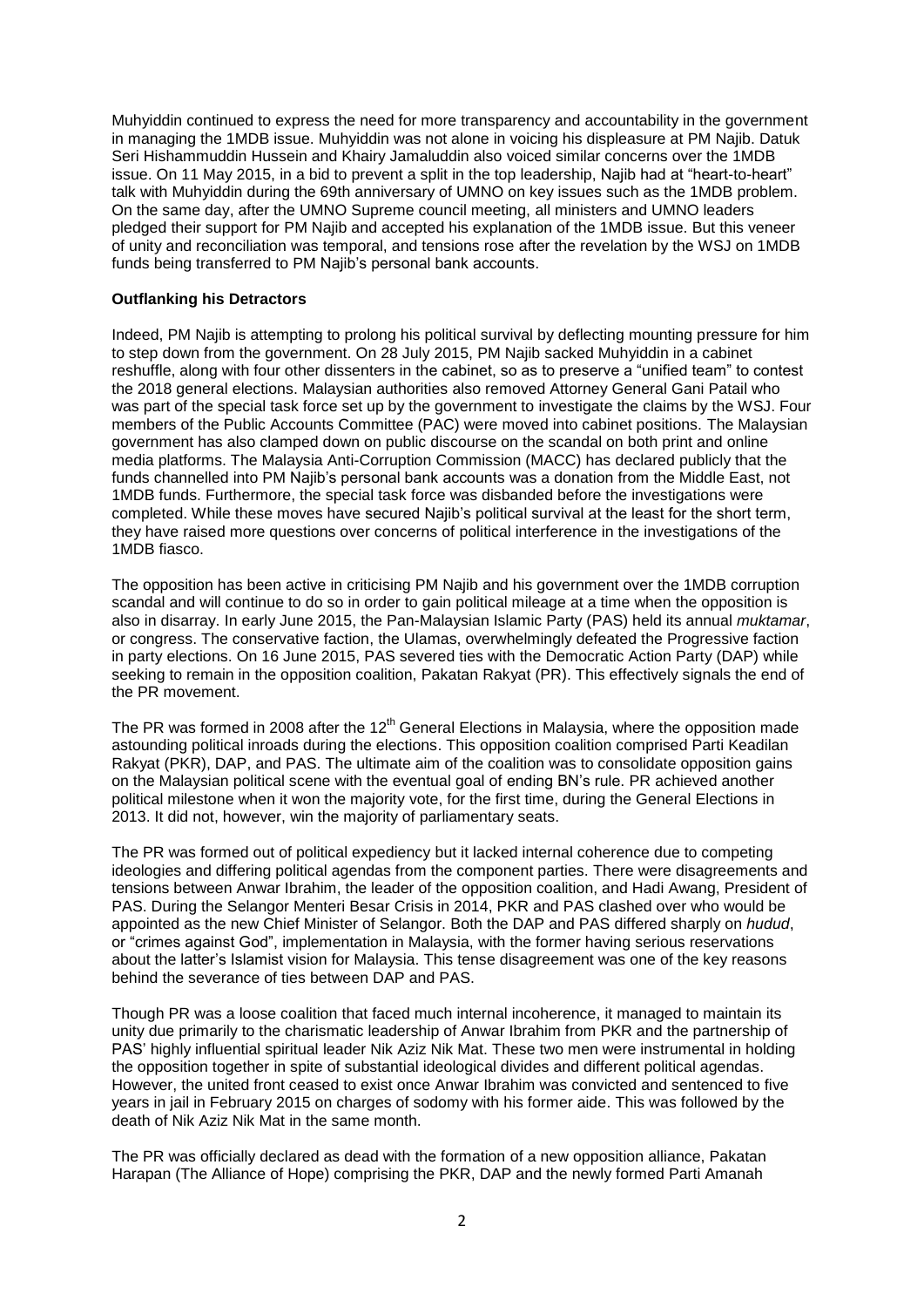Negara (PAN) or Amanah, a breakaway party of PAS. PAN is a moderate Islamic party which calls for the strengthening of Malaysia's multi-ethnic and multi-religious social fabric. For PAS leaders, PAN is just a front for the Democratic Action Party (DAP) — the opposition's ethnic Chinese party. PAS today views the DAP as a bigger threat than UMNO. In an internal study conducted by PAS recently, the party concluded that the DAP is seeking to undermine the Malaysian government by dividing Malay votes. The study noted that there are as many as 85 seats in the country that have at least 40 per cent Chinese voters. These are seats that the DAP could capture if the Malay votes are split.

## **Reaction of the Malaysian Public**

In general, Malaysians have been expressing their increasing displeasure towards PM Najib and his BN government. The Berish 4 rally, held mainly in Kuala Lumpur from 29 to 30 August 2015, saw a large crowd which gathered in Kuala Lumpur to call for the resignation of PM Najib in view of the current spate of political scandals and economic problems plaguing the country. Compared to the past three Bersih demonstrations, this year's rally was the most peaceful with minimal incidents. Not surprisingly, PM Najib and UMNO leaders criticised the rally as being illegal.

This rally was organised by the Coalition for Clean and Fair Elections (Bersih). Bersih also means 'clean' in the Malay language. Indeed, since its founding, Bersih's aim is to promote democratic reforms in the Malaysian electoral system to ensure clean, free and fair elections. Issues such as the rising cost of living, the introduction of the Goods and Services Tax (GST), a weakening economy and the 1MDB scandal have fueled public discontentment towards the government. Thus, while Bersih rallies will not topple the government, such demonstrations provide an avenue for the masses to express their discontent against the ruling party.

The pro-government rally — officially called Himpunan Rakyat Bersatu — was a direct counter to the Bersih rally late last month. The Bersih rally was seen by the "Red Shirt" organisers as a Chinese-led protest against the leadership of UMNO. Notably, the police estimated that some 35,000 turned out for the "Red Shirt" rally, far less than the 100,000-plus turnout claimed by Bersih. Prior to the "Red Shirt" rally, politicians from both sides of the political divide had expressed concerns that it could stoke racial tensions. Despite this, PM Najib did not criticise it, and said that UMNO would not prevent its members from attending. The presence of a number of top UMNO leaders, including former ministers Annuar Musa and Noh Omar as well as former Malacca chief minister Ali Rustam, were clear indications of tacit support by the party for the event. While the rally was ostensibly organised to show support for UMNO leaders, there was little doubt that it was also aimed at asserting Malay dominance. The event saw incendiary remarks and racially charged banners and placards. Riot police used water cannons on protesters who had attempted to breach the barricades to gain access to Petaling Street, also commonly known as Chinatown.

## **BN's Sustainability as a Coalition**

Another factor in Malaysia's present and future political trajectory concerns the sustainability of BN, of which UMNO is the mainstay party, as a viable coalition. BN, together with its predecessor, Perikatan, has thus far always been the ruling coalition in the Malaysian federal government. Presently, BN is composed of 13 political parties – UMNO (Malay majority with some other Sabah bumiputeras), MCA (Chinese), MIC (Indian), Gerakan (non-racial but Chinese majority) and PPP (non-racial but Indian majority) in West Malaysia; PBB (Sarawak bumiputeras), SUPP (Chinese majority with some Sarawak bumiputeras), SPDP (Sarawak bumiputeras majority with some Chinese) and PRS (Sarawak bumiputeras) in Sarawak; PBS, UPKO, PBRS (all three Sabah bumiputeras majority with some Chinese) and LDP (Chinese majority with some Sabah bumiputeras).

Of the 133 parliamentary seats (out of a total of 222) held by BN, UMNO possesses 89, with the remaining 44 coming from the other BN coalition parties. With the current parliamentary majority being 112, this would mean that in stark contrast to the scenarios before 2008 (the year in which BN lost its conventional constitution-amending two-third majority in the general election), UMNO could not form the federal government alone. Thus, UMNO, at least in theory, must count on the goodwill and loyalty of its BN coalition partners to do so.

Looking at the sustainability of BN, despite the less than favourable post-2008 scenario, UMNO has retained its firm and absolute grip on BN's leadership. By tradition, UMNO's president (and therefore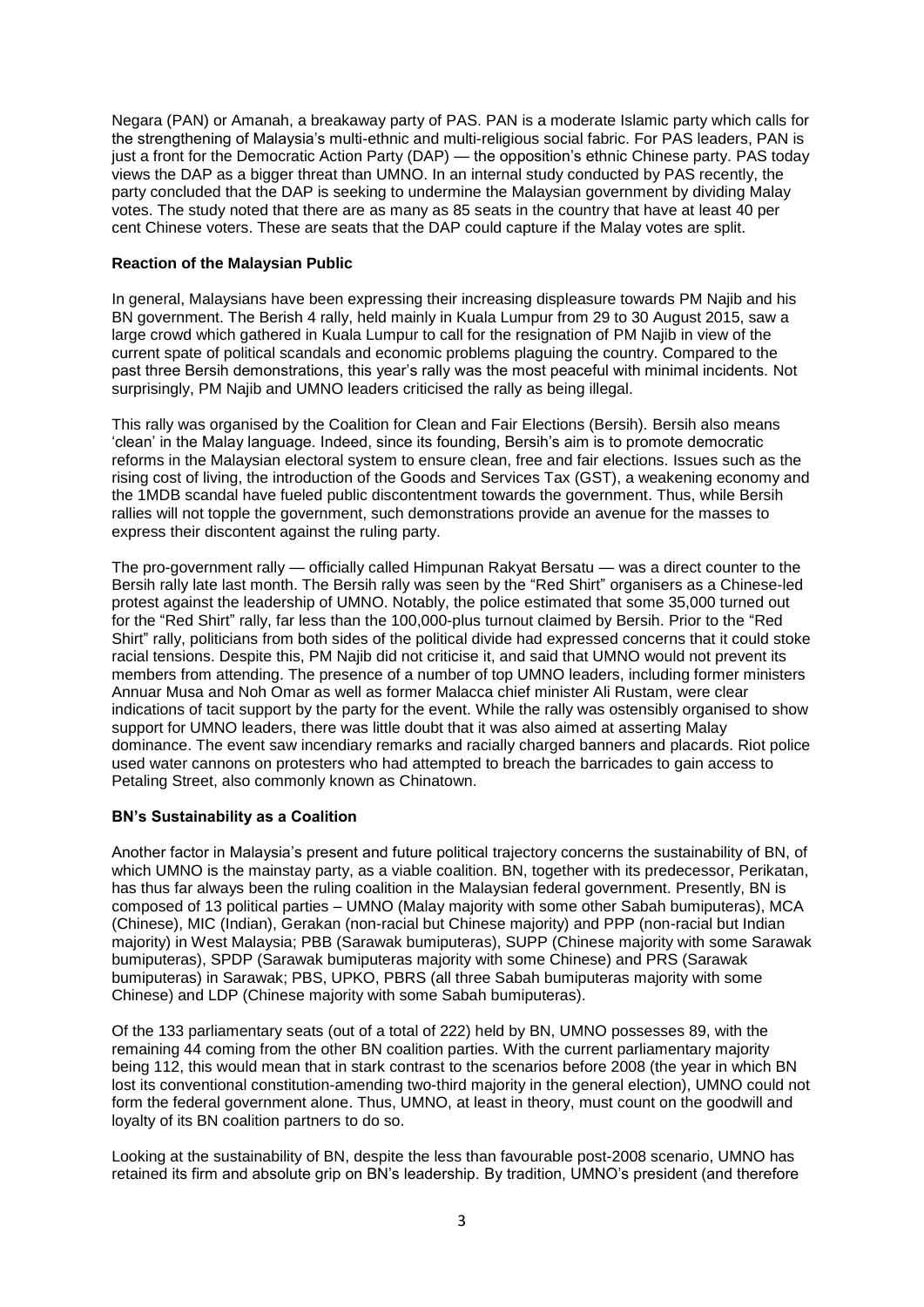prime minister of Malaysia), deputy president (and therefore deputy prime minister of Malaysia, except Muyhiddin who was stripped of his ministerial position in the latest cabinet reshuffle) and secretary-general also assume their respective corresponding positions in BN. The BN supreme council, which comprises two representatives from each coalition party, theoretically makes policy decisions for the coalition, but in actuality is little more than a forum where policies already adopted by UMNO are disseminated to the various coalition parties. Successive UMNO leaders assume their paramount leaderships over BN as automatic, and other coalition parties also pay due reverence to UMNO's supremacy in BN.

With these realistic observations in mind, the recent series of controversies involving 1MDB and PM Najib are astutely viewed by BN coalition party leaders as nothing but an expression of the latest power struggles within UMNO. These controversies are certainly not a possible precursor to a regime change, as UMNO still retains an iron grip on the back of support by rural voters (whose constituencies continue to proliferate). They feel that ambitious forces within UMNO have been seething to replace PM Najib, who led BN into the worst electoral setback and employed similar excuses to bring about his predecessor Abdullah Badawi's resignation. In their minds, 1MDB is nothing but the latest, albeit most serious, trigger for these UMNO internal power plays. Even if PM Najib is eventually replaced as UMNO president, UMNO's dominance of BN will remain. Therefore, there is little incentive for the other BN coalition parties to prefer one UMNO leader over another.

This nonchalant attitude from the BN coalition parties with respect to the latest series of political controversies can best be witnessed in the most perfunctory critical statements made by their respective leaders. To hedge against the perceived anger from their voter base, junior or youth party leaders were occasionally arranged to make slightly more daring statements. This also exhibited a semblance of their intra-coalition autonomy.

Perhaps ironically, it is precisely this de facto lack of party autonomy on the part of most of the other coalition parties which constitutes the main factor that would continue to sustain BN as a coalition. Besides, at least two other factors also play significant roles toward the same trend.

First, there is almost absolute dependence by most of the other BN coalition parties, and especially their respective leaders, on UMNO for their political survival. As the automatic choice for prime minister, the incumbent UMNO president is in the enviable position of marshalling the resources of the whole nation to dole out the most amount of largesse and political favours. Nonsupport of the incumbent UMNO president in particular, and UMNO in general, would almost necessarily imply the cutting of projects and positions to most of these BN coalition parties. This would sound death knell in terms of grassroot support of their respective leaders and the latter's considerable personal enrichments.

Moreover, with minimal non-Malay voter support already a reality in the past two general elections, many of these BN coalition parties, especially those based in West Malaysia and Sabah, would have to put up their electoral candidates in parliamentary and state seats either with a Malay majority or a mixed profile to have a fighting chance of winning. These same seats are often coveted by potential UMNO candidates, and only a firm directive by the incumbent UMNO president could redistribute them to other BN coalition parties. The political reality of Malaysia is such that parties with few or no parliamentary seats are hardly taken seriously by both the elites as well as general society. Again, many of these BN coalition parties simply cannot afford to part ways with UMNO.

Second, in dealing with its BN coalition partners, UMNO employed a somewhat "divide and rule" policy. For example, a typical non-Malay community is "represented" by more than one BN coalition party (see description of their respective membership compositions above). This creates a sort of unhealthy "competition" among BN coalition parties with their memberships largely drawn from any one given non-Malay community to curry favors with UMNO. This will ensure that any largesse or political favors earmarked for that community could be most channeled through one or many of them. Examples include the papered-over but incessant bickering between MCA and Gerakan in West Malaysia and Sabah (with LDP throwing in its hat in Sabah too), between MCA and PPP in West Malaysia, and between the various bumiputeras-majority BN coalition parties in Sabah and Sarawak. The ultimate result of these perhaps perverted political contests is curiously a more cohesive BN undisputedly led by UMNO.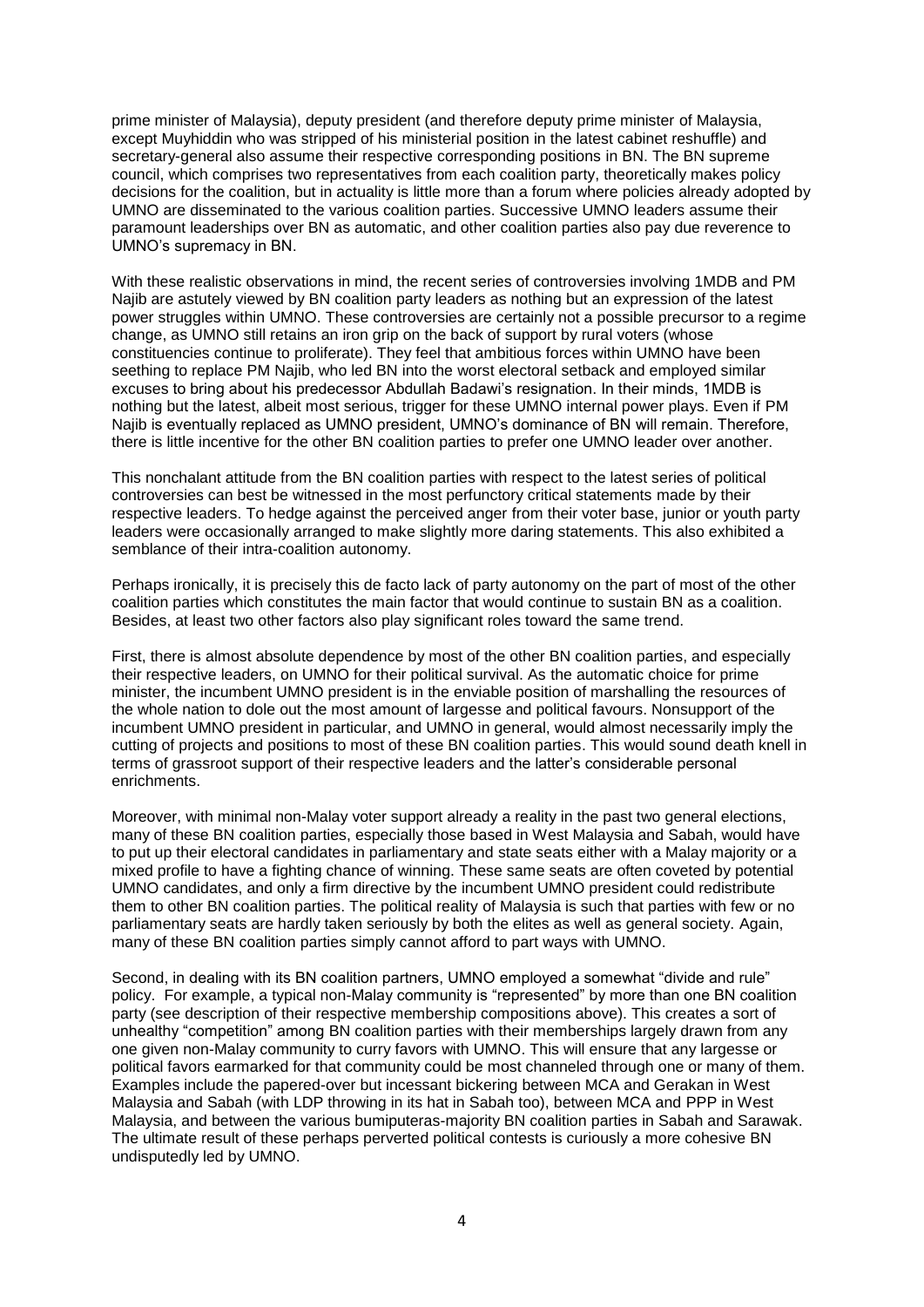There are two plausible game changers that would disturb the sustainability of BN as a coalition. First, the perceived "flirting" between UMNO and the opposition PAS and their eventual union as an enlarged Malay-Muslim political entity. Their joint, predictable Islamisation policies frighten most non-Malay voters and may make many of the other BN coalition parties think twice about the suitability of their continued coalition with UMNO. Second, the long-awaited awakening of the Sabah and Sarawak voters as to their constitutionally guaranteed rights and privileges have over time been overlooked by the UMNO dominated federal government. A louder East Malaysian voter voice could conceivably persuade some of the East Malaysian BN coalition parties to take a second look at their future viability in BN. But the lesson of SAPP, which broke away from BN in 2008 to champion Sabah state rights but has since diminished in political relevance, is perhaps still fresh in the minds of many of the BN coalition parties.

As such, it can be argued that despite the current political predicament faced by UMNO, BN is likely to remain a viable political coalition in Malaysia for a long time.

## **Economic Impact of the Current Crisis**

Malaysia's current economic predicament is a result of several issues. After China devalued its currency for three days in a row in early August, the Malaysian ringgit rose above RM 4 per US dollar for the first time since the 1997 Asian Financial Crisis, alarming foreign investors and Malaysians alike. For months before, the ringgit had been on a downward slide despite the Malaysian government's efforts to prop up the currency by spending its foreign reserves. While Malaysia's economic fundamentals should theoretically place it in a far better position today to handle the external challenges hampering growth, the protracted political crisis over 1MDB makes it more vulnerable relative to its neighbours; as evidenced by the ringgit's dismal performance. Heightened economic woes can aggravate the discontent over recent implementation of domestic economic policies that impact the cost of living. In such an uncertain economic climate, Malaysia needs a strong and credible leadership to boost investor and consumer confidence. Yet, the unwillingness or inability of the government to resolve the political impasse over 1MDB risks exacerbating the country's economic challenges.

#### **External Economic Challenges**

Malaysia has to contend with three main external economic challenges. First, as a net commoditiesexporting country, Malaysia has been especially hit with declining commodity prices, which in turn contributes to the weakening of its currency. Since June 2014, global crude oil prices have plunged by more than 50 per cent due to oversupply and weak demand. Even though Malaysia is a net oil importer, oil-related industries account for a third of its state revenue. Palm oil prices are likewise on the decline; and Malaysia is the world's number two producer of palm oil. Both oil-gas related products and palm oil constitute at least 28 per cent of Malaysia's total exports, significant enough to narrow the trade surplus over the last few months.

Second, the slowdown in China's economic growth has worried the Chinese government enough to devalue its currency as a means of making its exports price-competitive. Prior to this, China has been trying to shift its export-driven growth to consumer spending, but evidently this has not been smooth sailing. Just two months prior to China's currency devaluation, its stock market plummeted 30 per cent and it took government intervention to halt the sell-off. Individuals constitute a large majority (80 per cent) of investors on China's stock market; the sell-off taken together with an overall decline in domestic consumption is indicative of waning Chinese consumer confidence.

Third, there have been foreign capital outflows sparked by an impending interest rate hike in the U.S.. Investors appear to be moving away from investing in risky economies to relatively stable economies like the U.S. This does not bode well for Malaysia, especially with concerns about their future political stability. Malaysia has so far seen outflows in equities and bonds totalling approximately USD \$7.6 billion.

At the height of the 1MDB allegations against PM Najib, Malaysia's foreign reserves dived by almost 5 per cent in two weeks as the central bank unsuccessfully attempted to maintain the ringgit at RM 3.8 per US dollar. Additionally, the sharp decline in foreign reserves coincided with the increasing publicity over 1MDB's troubles. Malaysia's foreign reserves now stand at below USD\$100 billion,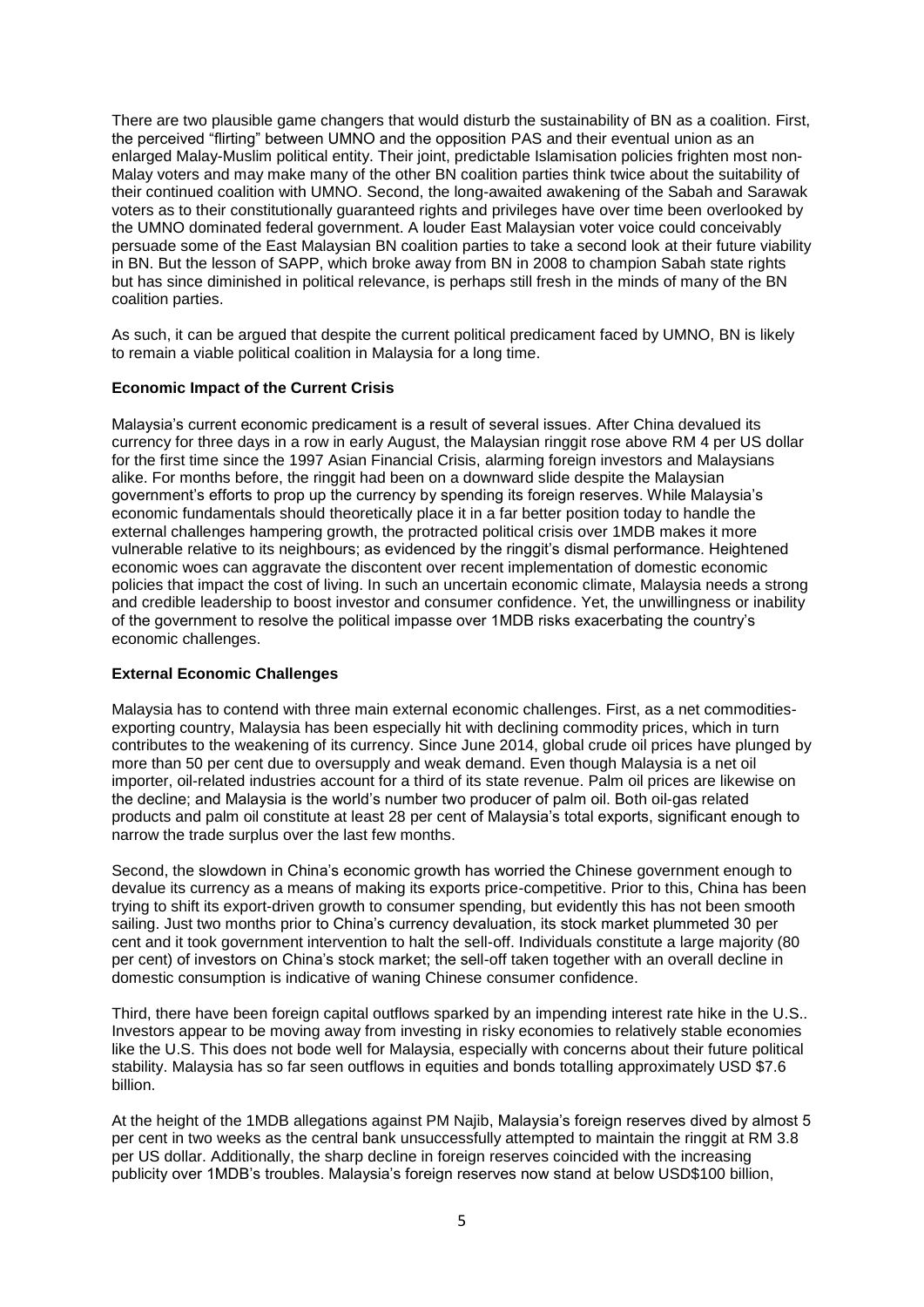raising concerns over its ability to defend against further currency shocks. Financial analysts also suggest that capital outflows will further weaken the ringgit.

## **Domestic Economic Challenges**

The ringgit's diminished value affects Malaysians' purchasing power. Malaysians would have to pay more for goods when the prices of Malaysian exports fall below its prices of its imports. Inflation is also a concern. From January to July, consumer prices rose 1.7 per cent, and inflation is forecasted to reach 3.5 per cent by the end of the year.

To compound inflationary pressures, Malaysians have to deal with two other domestic policies that further impact the cost of living: removal of fuel subsidies in December 2014 and the implementation of a 6 per cent GST in April 2015. From a long-term perspective, these policies are advantageous because it reduces government expenditure and raises revenue. However, wages have simply not grown enough to compensate for increases in the cost of living, and people are starting to feel the pinch.

There is also the added pressure of private household debt. Malaysia has the highest ratio of household debt to GDP in the developing world; it was debt, not wage growth that drove domestic consumption's 52 per cent contribution to the GDP in 2014. Therefore, increases in cost of living and the economic slowdown will inevitably limit domestic spending as Malaysian households are already significantly over-leveraged in debt. This would only further hamper Malaysia's economic growth.

## **Shift Political to Economic Focus**

When 1MDB's debt troubles first emerged, it was largely framed as a political issue in people's minds. After all, it was highlighted by PM Najib's fervent opponents, such as Dr Mahathir, who was responsible for bringing down another prime minister six years ago. But 1MDB was quickly positioned as an economic issue in people's minds as more serious allegations emerged amid the ringgit's rapid decline and the worsening global economy; the fallouts of which would directly impact both investors and consumers alike.

The possibility that 1MDB's debt troubles are indicative of larger financial mismanagement issues is critical to the concerns faced by investors and consumers. The lack of transparency over 1MDB coupled with recent governmental actions that suggest interference does not assuage such fears. If a skeptical (and nervous) populace is to be reassured, the Najib-led government will have to offer credible and transparent solutions to steer the country through its looming economic challenges.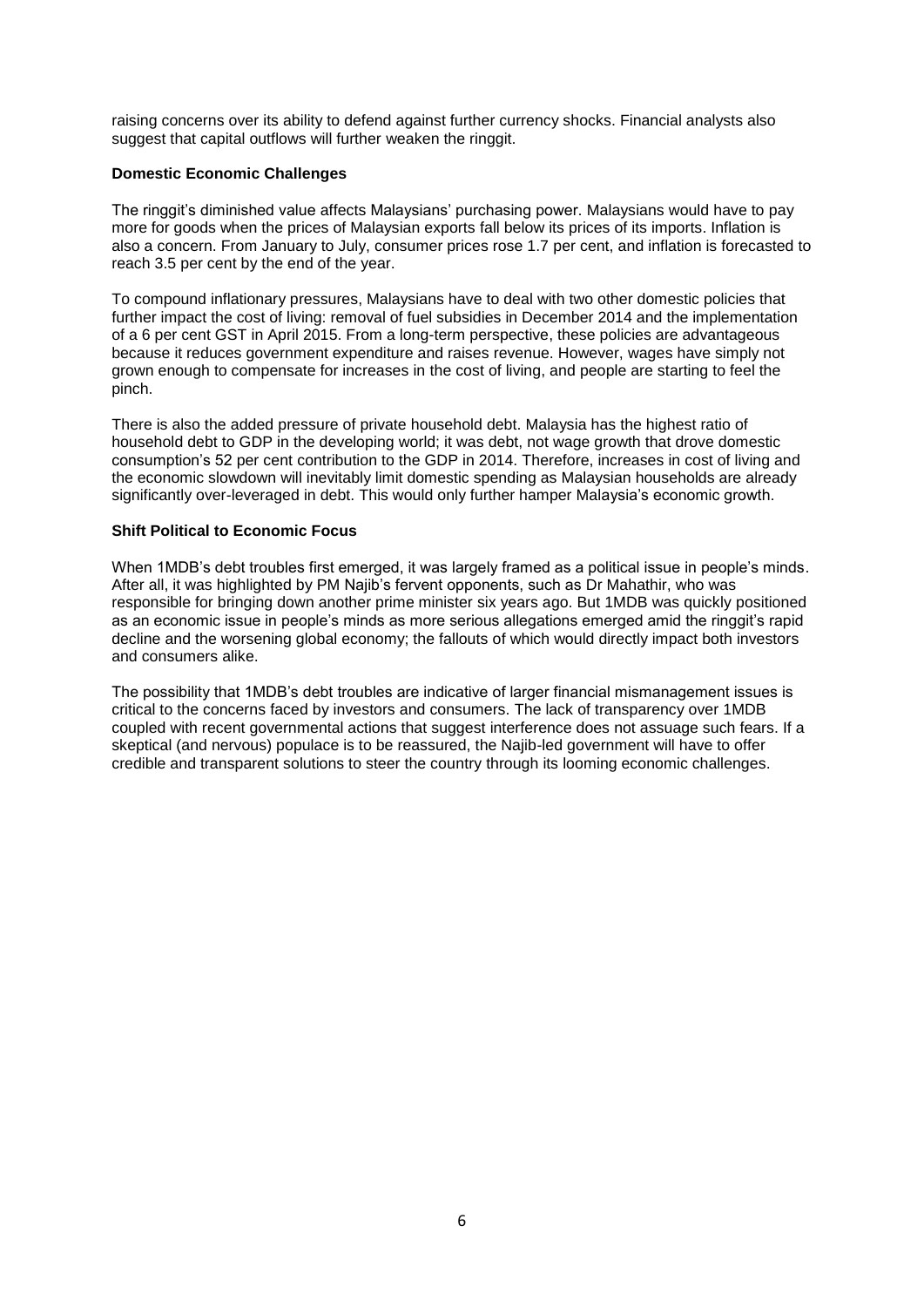## **About the Authors**

**Dr Mohamed Nawab Osman** is an Assistant Professor and the Coordinator of the Malaysia Program at RSIS. His research interests include the domestic and international politics of Southeast and South Asian countries, transnational Islamic political movements and counter-radicalization. Nawab has written various papers, books and journal articles relating to his research interests. Some of these articles have been featured in prominent journals such as Southeast Asia Research, South Asia, Terrorism and Political Violence, Indonesia and the Malay World and Contemporary Southeast Asia. Several of his opinion pieces have been featured in leading dailies such as The Straits Times, India Express, The Nation (Thailand), Jakarta Post, Manila Times and Today's Zaman (Turkey). Nawab is a frequent commentator on political Islam, terrorism and Southeast Asian politics on CNN, BBC, Al-Jazeera and Channel News Asia. Nawab is a social activist and serves as the President of Critical Xchange, an organization that seeks to provide a mutually beneficial platform for Muslim citizens and incoming expats to exchange news, views and skills with the local Singaporean community. He also sits in the boards of Association of Muslim Professionals and Jamiyah Singapore. In 2014, he was nominated to attend the inaugural Young Southeast Asian Leader's Initiative, a program initiated by President Barack Obama. He also attended the inaugural YSEALI workshop in Singapore as a mentor. Nawab has attended a number of prestigious fellowship program organized by the governments of the United States, France and China.

**Ms Saleena Saleem** is an Associate Research Fellow with the Malaysia Programme at RSIS. She holds an MSc in Political Science from Massachusetts Institute of Technology. She also holds a BA in Biochemistry and Molecular Biology, and an MSc in Journalism from Boston University. Saleena had previously worked as a Research Associate at the Centre for Asia and Globalization, Lee Kuan Yew School of Public Policy, National University of Singapore, where she researched and wrote on topics in global energy governance, and governmental transparency and access to information. Her research interests include geopolitics of energy, ethno-religious conflicts, politics of multiculturalism & identity and Islamic movements. Her current research projects are focused on Malaysia-Turkey relations, and Islamic movements in Malaysia.

**Mr David Han** is a Research Analyst with the Malaysia Programme at RSIS. Before joining RSIS, he was a Research Assistant at the National Institute of Education (NIE). Prior to his stint at NIE, he was a Research Officer at the Ministry of Defence (MINDEF). His research interests include critical international relations theory, international politics of the Southeast Asia & Asia-Pacific Regions, maritime security issues, especially on the South China Sea disputes, as well as, Malaysia's foreign policy. David possesses an Honours degree in Political Science from the National University of Singapore (NUS). He completed his MSc in International Relations at RSIS.

**Dr Oh Ei Sun** is a Senior Fellow with the Malaysia Programme at RSIS. Previously, he was Political Secretary to the Prime Minister of Malaysia at the Prime Minister's Office from 2009 – 2011. Currently, he is also an international news and current affairs columnist and commentator on political, economic, social and cultural issues for local and foreign media such as BBC, CNBC, Channel News Asia, TV1, etc. He also has wide-ranging experience in serving various international bodies under the United Nations (UN). His research interests include tracking and analysing political and socioeconomic developments in Malaysia in particular, and Southeast Asia in general; and geopolitical relationships between China and Southeast Asia. He is trained in law, engineering and management. He obtained his Juris Doctor in Law (JD) from the University of California.